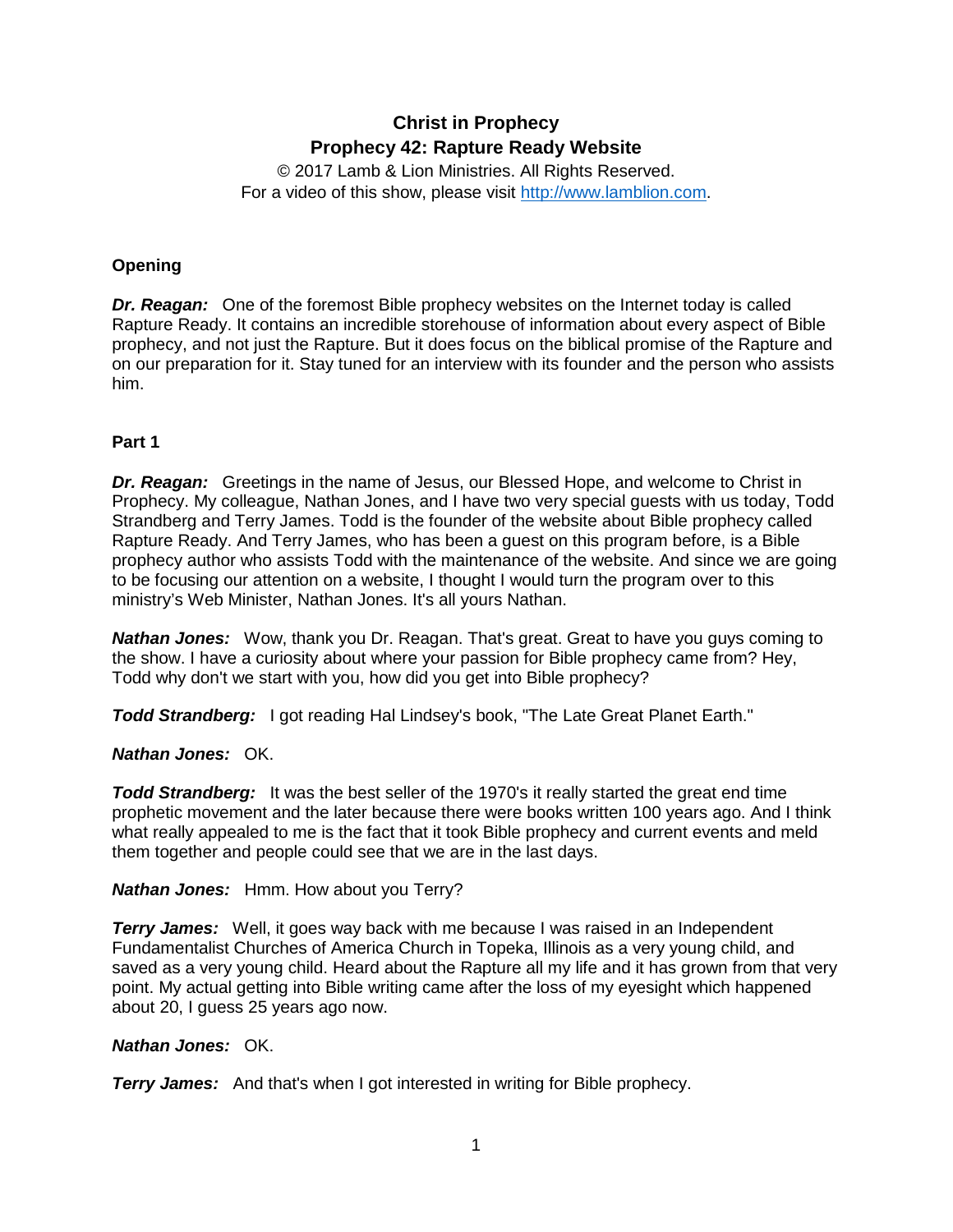*Nathan Jones:* Fantastic. Now, you took Todd your passion for Bible prophecy and turned it into a website. Give us a little bit about the history of the website and when it launched.

*Todd Strandberg:* Well, it started in 1987 which is really--

#### *Nathan Jones:* Pre-Internet. Right?

*Todd Strandberg:* Pre-Internet. My computer did not have a hard drive. I did not have a mouse. It had a green screen. I dialed up on its like Genie, CompuServe and I posted on what was called newsgroups. Probably what would be compared today to like Reddit like social media. I started with the Rapture Index and I'd post that on the newsgroup like Jesus is Coming Real Soon Now, all Bible prophecy. And they would get shared out, it would be like on one system and then on another. And it was the way, how I propagated the original concept say the Rapture Index. And then I started with creating graphics, and links of stuff, and lists. It was only for my own personal use. But then I shared it with, I started sharing with other people and it just grew over the years.

*Nathan Jones:* So now it is reaching its 20th anniversary, 30th.

*Todd Strandberg:* Yeah, near 30th, it is 29 this year.

*Nathan Jones:* 30th, wow that is old for a website.

*Todd Strandberg:* Yeah.

**Part 2**

*Dr. Reagan:* Welcome back to Christ in Prophecy and our interview with Todd Strandberg and Terry James, the two Bible prophecy experts who are responsible for one of the most popular Bible prophecy websites called Rapture Ready. Nathan let's pick it up where you left off.

*Nathan Jones:* OK. You were explaining to us that you were on the Internet back in the 80's but then when the web started in the 90's you started RaptureReady.com. And since then with over 20 some years of building a website what are some of the features that you have built into that website?

*Todd Strandberg:* Most people come to the site for the news.

#### *Nathan Jones:* The news?

*Todd Strandberg:* We were at some other ministry and they said, "I go to your news all the time." I meet people at public events and they say, "I got to your website mostly for the news." And then we have the articles and our featured articles every week. We have people that can, people out there you folks can write an article and maybe you wrote it for your church or something you can send them to us and we will post it on the Internet, and it will probably get 10,000 views. So, we always we encourage people to send us articles.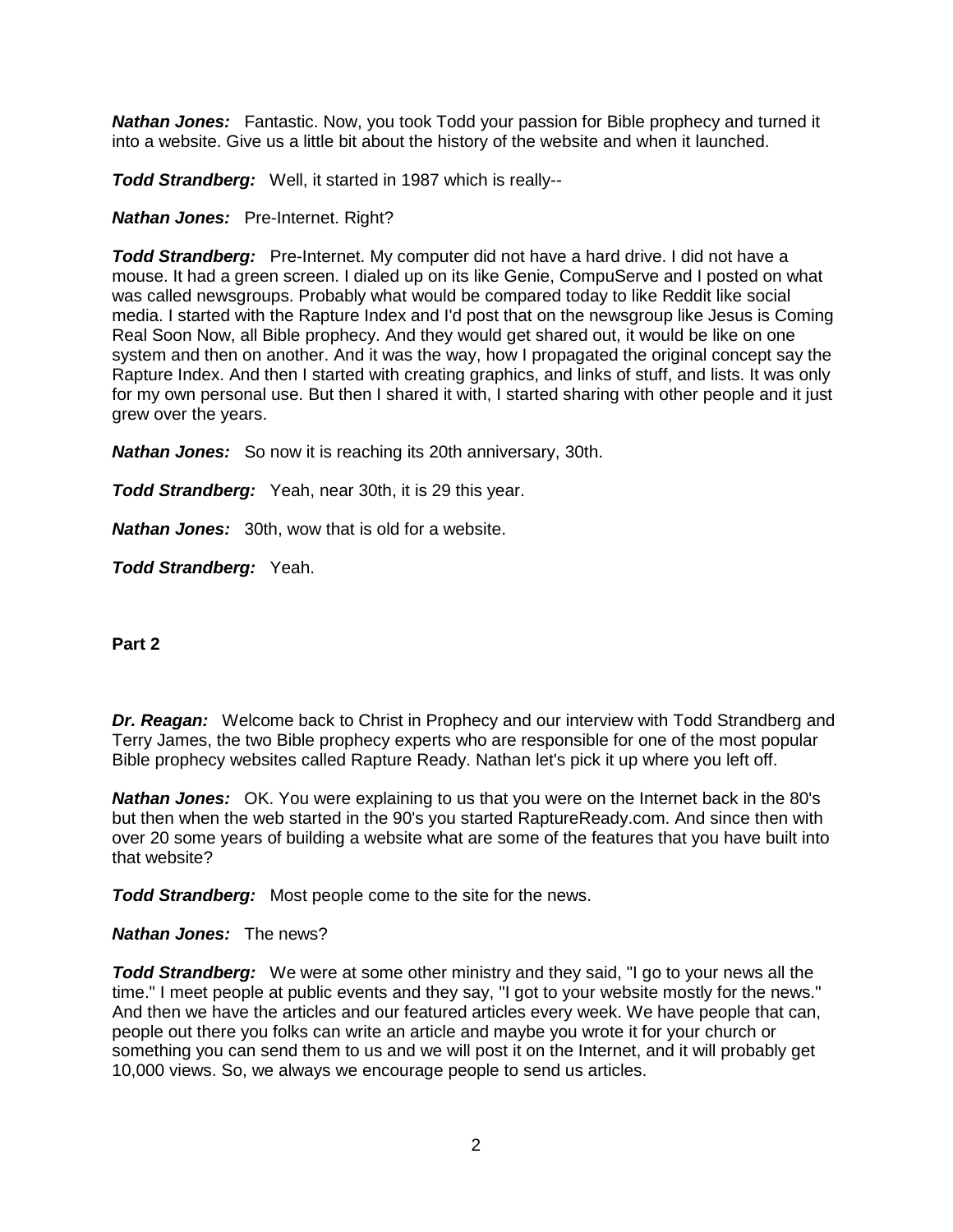*Dr. Reagan:* What do you mean when you say the most popular thing is the news? What do you mean by that?

**Todd Strandberg:** Rapture Ready News that is the most popular part.

*Dr. Reagan:* So is this every day you prepare a news?

*Todd Strandberg:* Every day we post about 20 news stories.

*Dr. Reagan:* OK.

*Todd Strandberg:* That we find from other sources. Because we kind of conglomerate.

*Nathan Jones:* That are related to the signs of the end times.

*Todd Strandberg:* Yeah.

*Nathan Jones:* Yeah.

**Todd Strandberg:** Then the second popular feature on the site is our featured writers, people that write for us. We have had 100's of people write for the site.

*Nathan Jones:* So you have news, you have articles, anything else?

*Todd Strandberg:* We've lists. We've got FAQ's, we have everything. We have left behind letters. We just went on and on. You go down I've lost track of how much stuff. Right now we are having a service trying to update the site and they are already at 20,000 files. Most sites only have a couple hundred. We are not even sure this is going to work because-- we have a firm beforehand and they quit on us they said--

*Nathan Jones:* It's too big, huh?

*Todd Strandberg:* --it's too big we just can't get it to work.

*Dr. Reagan:* What about people asking you questions do you have time for that?

*Todd Strandberg:* Uh, well if you send Terry a question he will answer it.

*Nathan Jones:* Todd never answers his e-mail. Yeah.

**Terry James:** I'll usually answer if they write with a question that is relevant I will. If they just want to provoke a fight, which happens sometimes I ignore those.

*Nathan Jones:* Yeah, you just give them a link, right?

*Terry James:* Yeah, they are always welcome to write and I'll do my best to answer them.

*Nathan Jones:* Now as you travel Terry to all the different conference and churches you speak at and I am sure you hear a lot about the Rapture Ready website. What do most people say is their favorite feature on the website?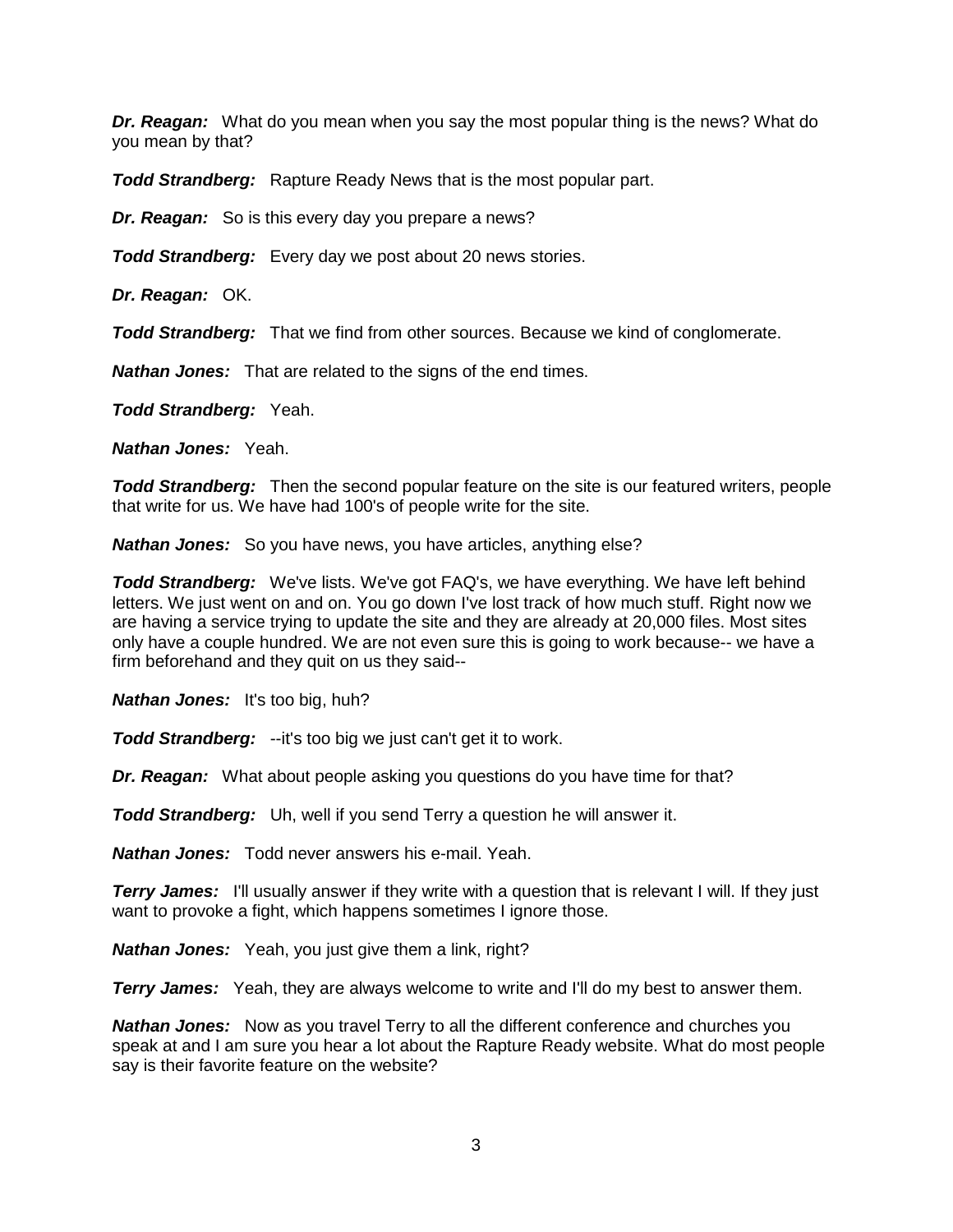*Terry James:* I think the favorite feature is probably the news that I hear about like Todd was talking about.

*Nathan Jones:* So you think that's it?

*Terry James:* I think that is why most people come for the news. But then you know there articles are just so profound some of them they are just wonderful and the people writing for us. And I get references from them quite a bit from people quite a bit wanting to know more about the writer when they are going to write another article? Asking questions about the specific articles which I sometimes I have to consult the author of an article to find exactly what it's all about because I don't have time to read all of them.

*Dr. Reagan:* Do you have a search engine on the website?

*Terry James:* Yes.

*Dr. Reagan:* So, if I go there and type in Tribulation things will come up?

*Terry James:* Yeah, all kind of things will come up.

*Nathan Jones:* 10,000 articles.

*Terry James:* Great, great research tool.

*Nathan Jones:* Who do you all think is your primary audience is then? Who did you build the website for? It sounds like you started building it for yourself and eventually other people came on.

*Todd Strandberg:* Yeah. Well one thing about the site it reaches about 50 year old groups. If you go to prophecy conference the average age is about 67.

*Nathan Jones:* Yes.

**Todd Strandberg:** It's really old. And one thing about the Internet it reaches a younger audience and I think that is one thing that is most hopeful about our site and other sites that are reaching a younger audience.

*Dr. Reagan:* Todd, you mentioned that anybody can send in an article to be considered for posting on your website. But you also mentioned that you have featured writers, is that right?

*Todd Strandberg:* Yes.

*Dr. Reagan:* For example?

*Todd Strandberg:* Our featured writers are people who have been with us awhile. You know if you've been with us five years or a really good writer like David Reagan, you are one of our featured writers. We will put--

*Dr. Reagan:* Who would be some others?

*Todd Strandberg:* Uh, we have Twobears.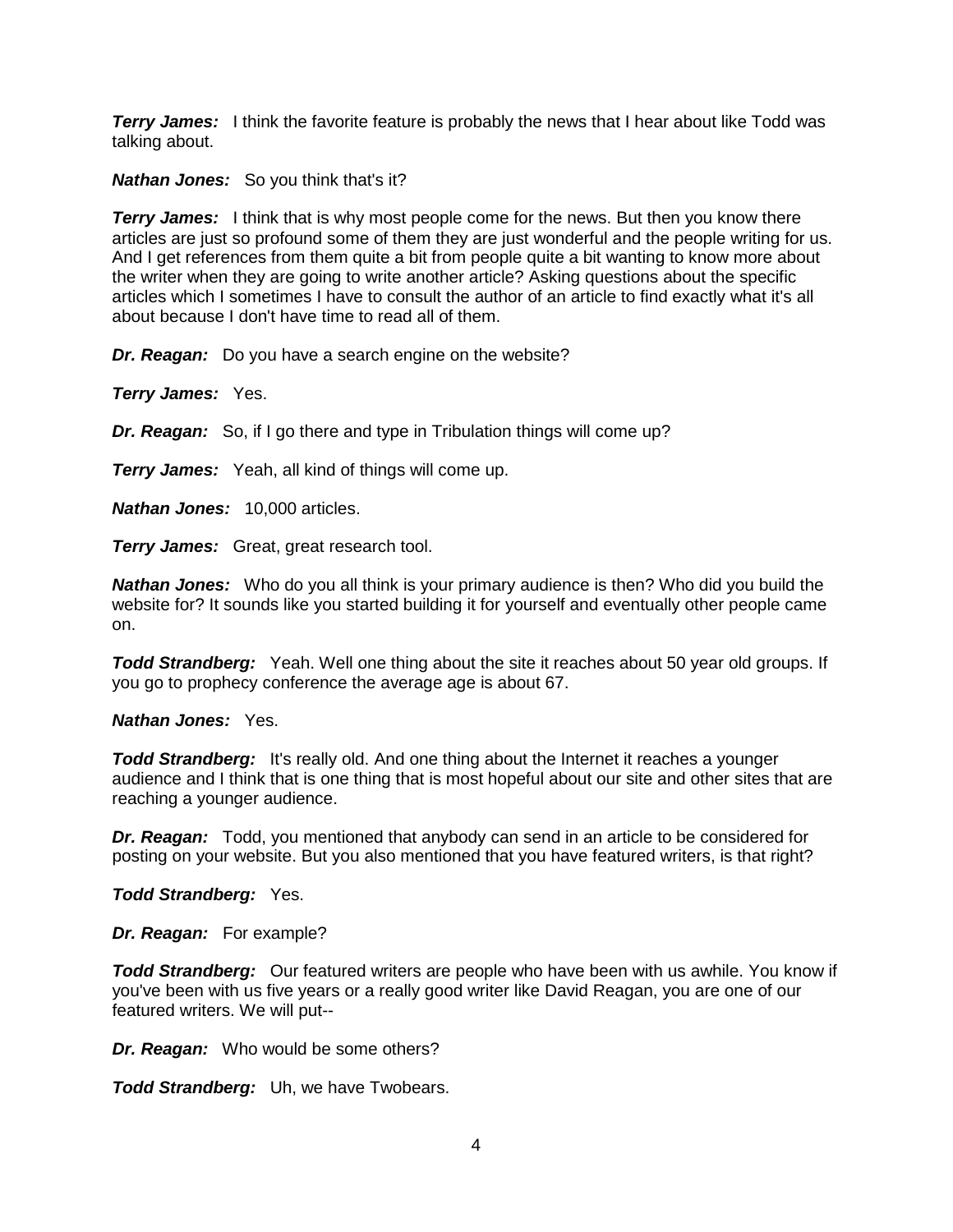*Nathan Jones:* Daymond Duck is all there on the website.

*Todd Strandberg:* Yeah, Daymond Duck.

*Nathan Jones:* Love Daymond.

**Todd Strandberg:** I am trying to emphasize featured writers but just anybody. We have a guy named Kurt Seland he sent in an article years ago and I haven't heard from him for like 10 years now and we've had that thing go, or the media has had attention on it. It has had over like 2  $\frac{1}{2}$ million hits over these years and he has no idea. I've lost track of him. I think it's at least 12 years.

*Dr. Reagan:* What in the world is the topic?

**Todd Strandberg:** It's on the left behind section and he just did a very good synopsis of it. And it has been picked up by other services.

*Dr. Reagan:* Now do you write for the website?

**Todd Strandberg:** I'm so busy doing other people's stuff. That I just think I've written everything there needs to be written.

*Nathan Jones:* Well how many volunteers do you have then? Because obviously to run a website that size you probably need quite a good volunteer staff, or are you able to just do it all on your own?

*Todd Strandberg:* We have a whole slew of--we have people like--we loan out our name to Rapture Ready Radio and they do their thing, and they are sort of independent of us. Sometimes we will get a complaint from someone, saying "Well they sort of independent but they do have our name." So, we have just hundreds of people who have written for the site over the years.

*Nathan Jones:* But the technical is all covered by you?

*Todd Strandberg:* Yeah, I am responsible at the end of everything.

*Dr. Reagan:* Well, I happen to know that you do write from time to time.

*Terry James:* That's right.

*Dr. Reagan:* And that you write some very excellent articles particularly on economics.

*Nathan Jones:* Yes.

*Terry James:* The Nearing Midnight Section.

**Todd Strandberg:** Well you know it is a funny thing about economics is that we are at a point that it seems that the economics have locked up. Take Japan for example their interest rates are at now about 1% or even one-tenth of 1% and still their economy doesn't collapse. And I think it's because the Rapture is just holding everything up. It just doesn't makes sense. How can? You know they have a debt that is in the quadzillions of yen and it never collapses. And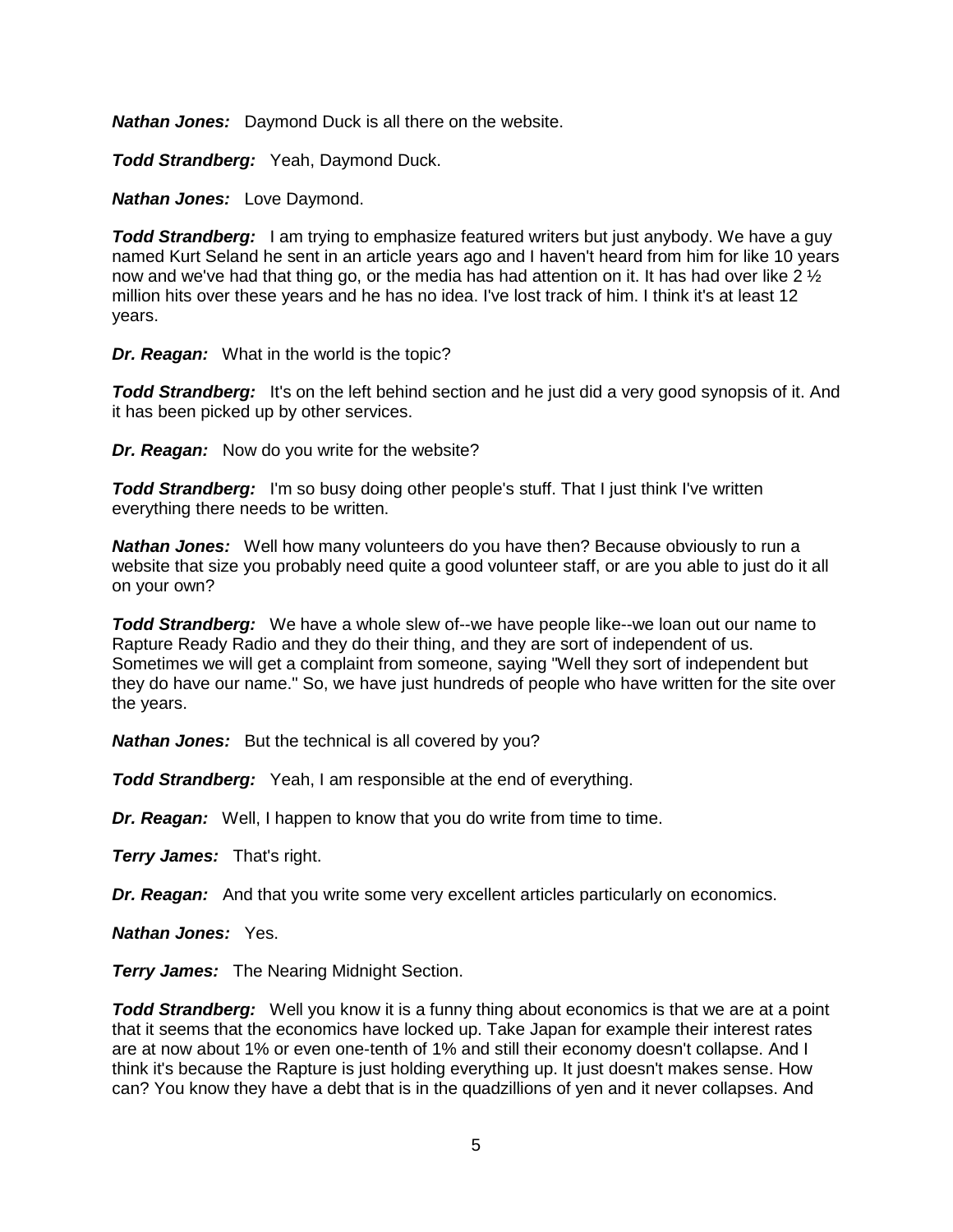our debt is over 20 trillion. You know I've been wondering, "Why is this holding together all this time?" And I think it is because God is just holding it back.

*Dr. Reagan:* And when the collapse comes it's going to be phenomenal.

*Terry James:* Amen. Yeah.

*Nathan Jones:* And you think this parallels the Rapture then?

**Todd Strandberg:** I think it does because we've never had interest rates this low for so long, and the economy just kind of muttering along. We are about ready to set a record for the longest growth--

*Dr. Reagan:* In fact Terry you've got a new book about the Rapture. And one of the thesis of the book is that the Rapture itself is what's going to trigger the chaos in the world, right?

**Terry James:** Yeah, Todd and I both believe that very strongly because you know it has been held up, this whole thing is like a giant bubble building. It has been building for more than a decade now. Any other period of history and I'm not the economic expert or authority that Todd is but he's taught me a lot and I've learned on my own. This is unparalleled, something should have happened. I think it is God holding it up for a specific reason and I think that reason is the Rapture.

*Nathan Jones:* Let's circle back to the Rapture Ready Website because we can go into so many different topics here that you guys cover on the site. But you are talking about numbers. Tell us a little bit about the audience, like how many people come to your website every day unique visitors. And when you mentioned Rapture Ready Radio tell us a little bit about that too. But first the numbers.

*Todd Strandberg:* Well we don't know what the others like Rapture Radio or other we kind of loaned our name out to, but the main site does about 40,000 uniques on like Monday and by Saturday it will be at 30,000.

*Dr. Reagan:* Well what is a unique?

*Todd Strandberg:* That's as you--that is actual individuals because you could have people come to the site like 20 times a month and that would be like hits. So the best thing to look at unique individuals. We get quarter of a million unique individuals for the whole month.

*Nathan Jones:* So, 30-40 thousand people per day come to the Rapture Ready Website.

*Todd Strandberg:* And there are also special events because you know when Obama got elected our uniques went into the 150,000 that one day.

*Nathan Jones:* Yeah, ours really shot up too during that. Now have you made the website Rapture proof? In other words are you going to leave it behind to minister to those during the Tribulation?

**Todd Strandberg:** Well one of my things is to have it survive because I believe that the days after the Rapture there will be probably more traffic to the site than in the 29 histories of it now.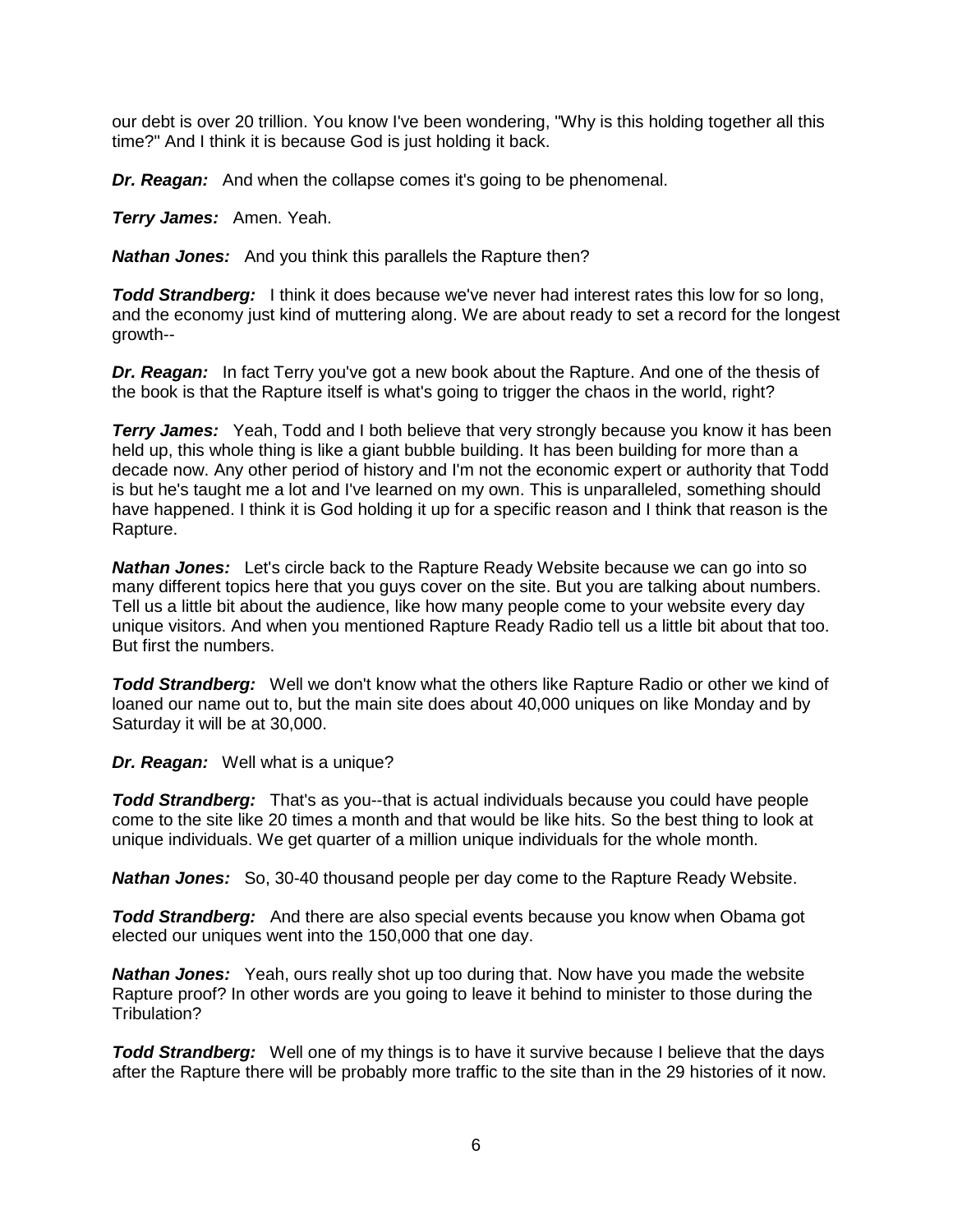#### *Terry James:* Amen.

**Todd Strandberg:** Because hundreds of millions of people, maybe billions of people are going to know about the Rapture and they are going to flock to the Internet looking for you know what is this all about? And our main site is going to probably collapse so we have 25 mirror sites that are ready to take this load. And you know our bandwidth increases every year. I remember my first Internet provider only gave me 20 megs and now we can get in the terabits. I think we are at the point where you can almost theoretically handle hundreds of millions of hits.

#### *Nathan Jones:* Yes.

*Dr. Reagan:* But what happens when the government comes in and just closes it down?

*Todd Strandberg:* I don't think God is going to allow that. You know they could just flip a switch and shut us down. You know what I mean they gave them the Internet domains over to the UN or whoever. And I don't think they are going to do that. I don't think that God is going to allow them to pull the plug on it.

*Nathan Jones:* At least in the beginning, right?

*Todd Strandberg:* You know the site might only last a couple of weeks a month, but in that time there is going to be a tremendous horde of people coming to the site.

*Nathan Jones:* Now, obviously with 30-40 thousand people a day coming to your website you must impact a lot of people. Do you ever get any stories back from people about how the Rapture Ready Website has changed their lives?

*Todd Strandberg:* All the time. You know I really feel compelled to move forward. I've had a hard time talking with people. You know I've met people I was at a conference down when I was in the Air Force in SEAL Leadership School and the guy next to me was talking about the site. And I said, "Yeah, I run Rapture Ready." He's like, "Oh, I go there all the time." And I was just kind of shocked that people knew. I tend to be thinking myself as just a worker bee. I don't, I'm not the leader of it. I just do the Lord's work.

*Nathan Jones:* How about you Terry? Do you hear feedback from people as you do your travels?

**Terry James:** Yeah, my wife even reports people. You know she was in the hospital the other day with a knee replacement and she said the lady down the hall who was also in there for rehab was talking with a nurse or something about Bible prophecy and things. And she said she mentioned Rapture Ready. And she said, "Oh, my husband works for Rapture Ready." It's amazing you know in our little town there we hear these things.

*Dr. Reagan:* Well one thing I've noticed in recent years that I consider to be a sign of the times is the increasing attacks on the Rapture, on the concepts of the Rapture.

*Terry James:* Absolutely.

*Dr. Reagan:* I mean vicious attacks that people are launching these days trying to say that there is no such thing. It's nonsense and so forth and so on. And it seems to me that the closer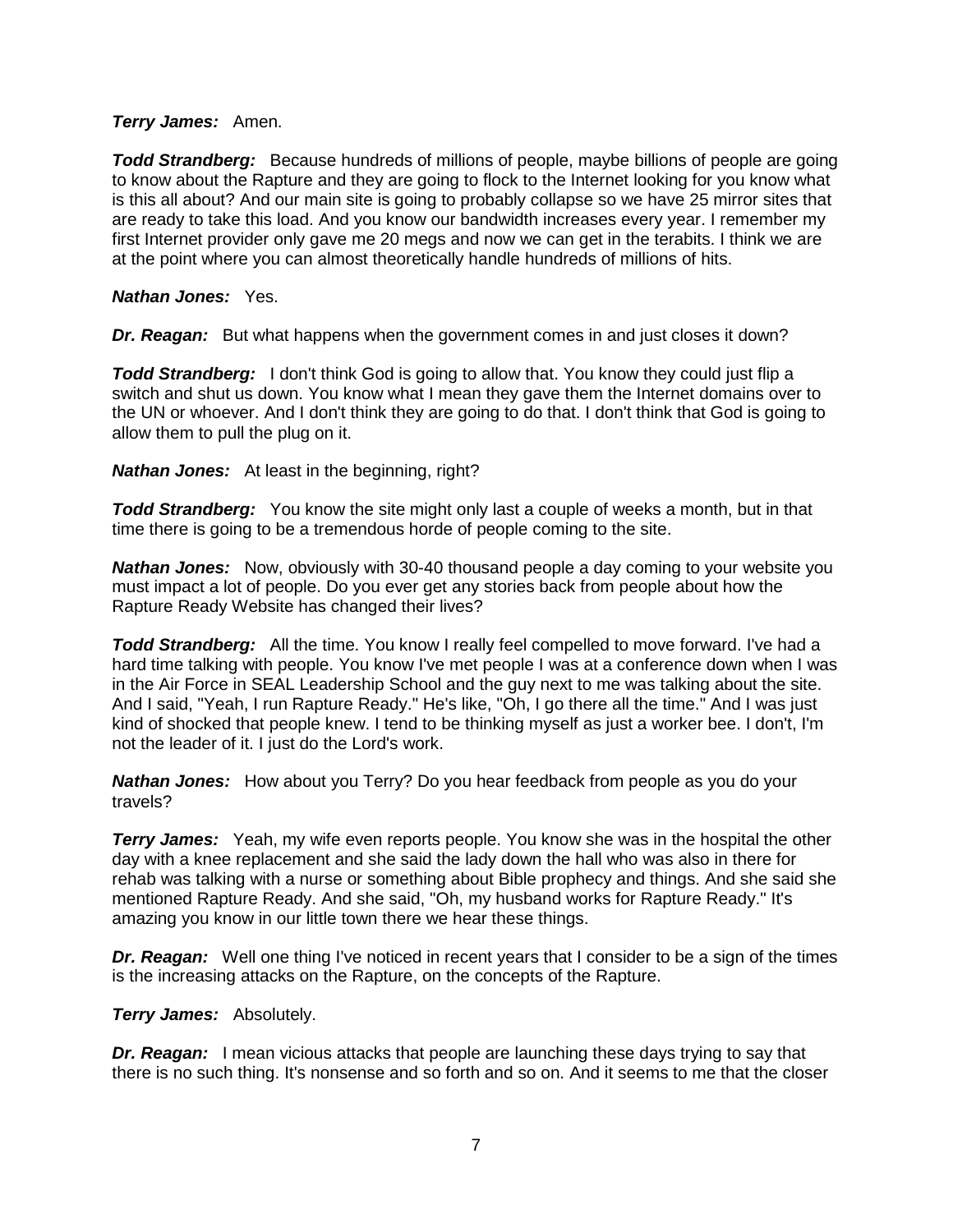we are getting to it the more Satan is attacking the very idea of it. Have you picked up on that at all?

**Terry James:** Amen. Amen. I'd have to agree on that. I get e-mails every week, David, several with vitriol I mean just terrible vicious attacks like you say.

*Nathan Jones:* Do they try to take down the website like cyber-attacks?

*Todd Strandberg:* Mostly verbal attacks. We've never had a real cyber-attack that I know of. But the one thing that I know some about you know apologetics has pretty much imploded. There are no people that speak out against wine and drugs, or extra marital affairs in churches. But there are people who are attacking the Rapture. Of all the problems we have in the world.

*Nathan Jones:* It's the Rapture.

*Todd Strandberg:* You know Satanism and Rock music and they are going after the Rapture. You know it seems to be a pointless thing, and we have worse problems.

*Terry James:* We are touching a satanic nerve with that subject.

*Nathan Jones:* What's neat about the Internet and being a Web Minister like me, and you guys are Web Ministers is that our Internet sites can reach people that you can't reach with missionaries. Frequently we have writers into the ministry from Islamic countries who say that if anyone even knew that they were on our website they could likely be killed. And they are learning about the Gospel through it. Do you guys encounter people from closed countries that are reading your material and coming to the Lord?

*Todd Strandberg:* Well, you know we get very little, I think very little traffic from the rest of the world. I mean there is like 3,000 hits out of China, but most of it the United States. But I think the opportunities is there because most people don't know about prophecy the state doesn't allow a broadcast like this in there. So I think that is one thing with the Rapture occurring is going to kind of breakthrough that obstacle. Because the Rapture, or End Times is mostly an American thing. Like 95% of our traffic comes from America. And it probably goes to 97% because there are a lot of Americans in other countries stationed there or not.

#### *Nathan Jones:* Good point.

*Todd Strandberg:* So that might be the reason why American implodes because no other country is going to be affected by the Rapture than America.

**Dr. Reagan:** Well how do you respond to the number one, I'd say the number one attack on the Rapture and that is people who write in and say, "Don't you know the Rapture started with a teenage girl in Scotland who was either demon possessed or was a crazy charismatic or something of that nature who was just ranting and raving and carrying on, and gave this vision about the Rapture?"

*Todd Strandberg:* I'd point them to my article about Margaret MacDonald but I find it is just pointless to argue with these people.

*Nathan Jones:* Yeah they are pretty set on their views and nothing changes it does it?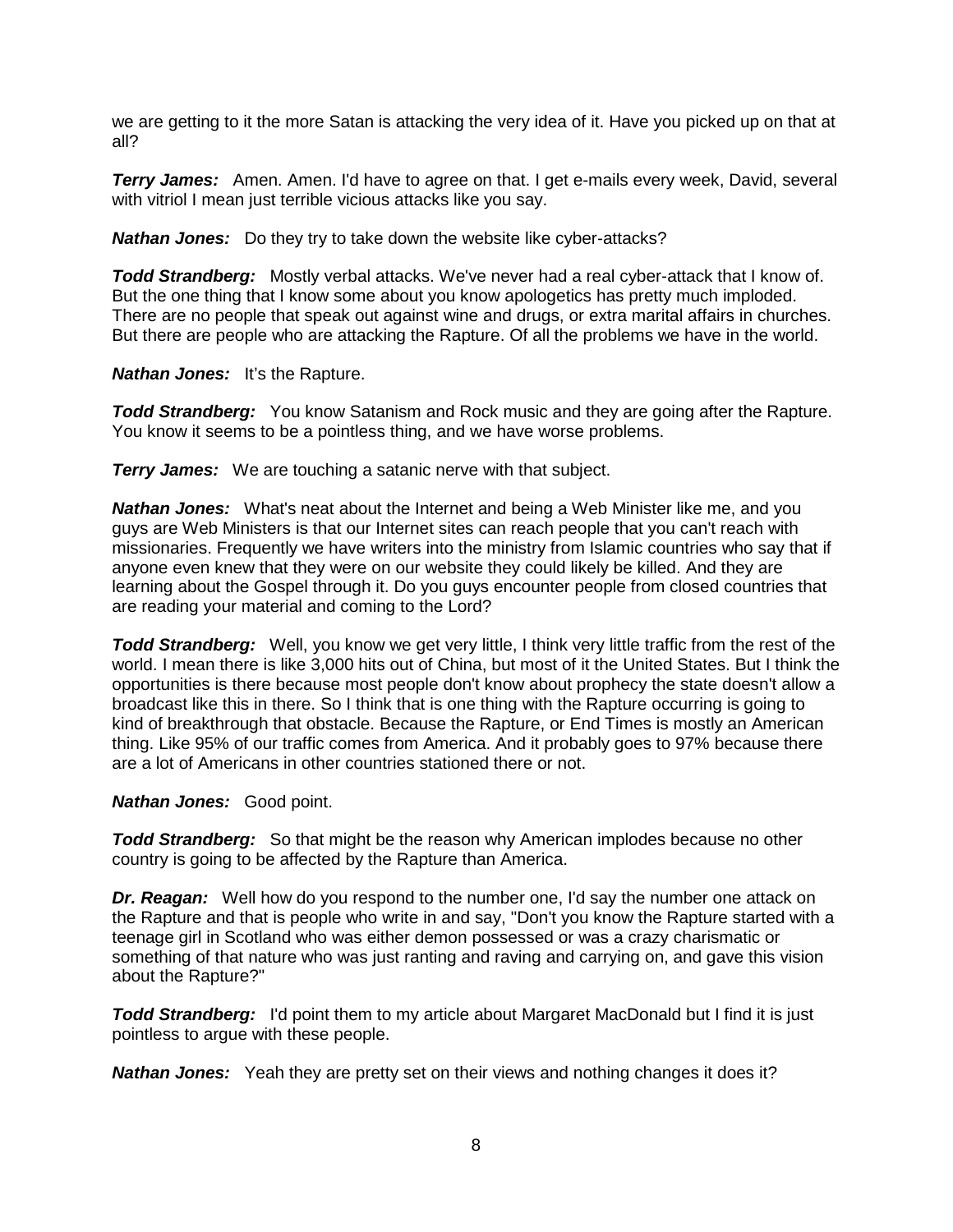*Todd Strandberg:* No, I've got better things to do. I've never, ever changed someone's view on the Rapture.

*Dr. Reagan:* And what is so incredible is there is just no evidence of this. Even the book that was written about it I remember reading the whole book and then the appendix was the vision that she had. And I went back and read the vision and I read it probably ten times and was never able to find anything in it about a Rapture of the Church.

**Todd Strandberg:** I think it is a demonic motivated hatred. Satan hates the Rapture because it is so close.

*Nathan Jones:* Yes. Now is there any new features that you are putting on now that you are relaunching Rapture Ready with a new improved look and all are you adding new features to it that will help?

*Todd Strandberg:* I think the new feature is that people are going to be able to post articles to Facebook and actually print it. Stuff I don't even know about yet.

*Nathan Jones:* So social network sharing?

*Todd Strandberg:* Yeah, social network.

*Nathan Jones:* Do you have any groups on social networks for people? Is there a Rapture Ready on Facebook and on Twitter that people could sign up for?

**Todd Strandberg:** Well I'm going to take this one step at a time because I think I am over my head here. You know it is already successful as it is but we'll just see about this other stuff because I don't know. I'm just an old dinosaur I know HTML. I just don't know all these RSV feeds how they work. I mean maybe that is something that you specialize and we'll do something else.

*Nathan Jones:* Everybody does things a little differently and it all reaches different audiences. Like for instance we have an app, a Lamb and Lion app that you can get on Android and IPhone and all that. And you Rapture Ready app might be your future because there are some people that only access our on-line site through the app.

*Dr. Reagan:* How many people do you have with the apps right now?

*Nathan Jones:* We are up to 42,000 people have downloaded the app now.

*Terry James:* Wow.

*Nathan Jones:* And every time that we release an article or video it gets pushed to them and they get a little notice saying, "Hey, new Christ in Prophecy episode." This episode will show up on people's cellphones say, "Oh, hey watch this." So that might be a future upgrade for you guys too.

*Todd Strandberg:* Well you guys do videos, we mostly stay in text.

*Nathan Jones:* In text ok.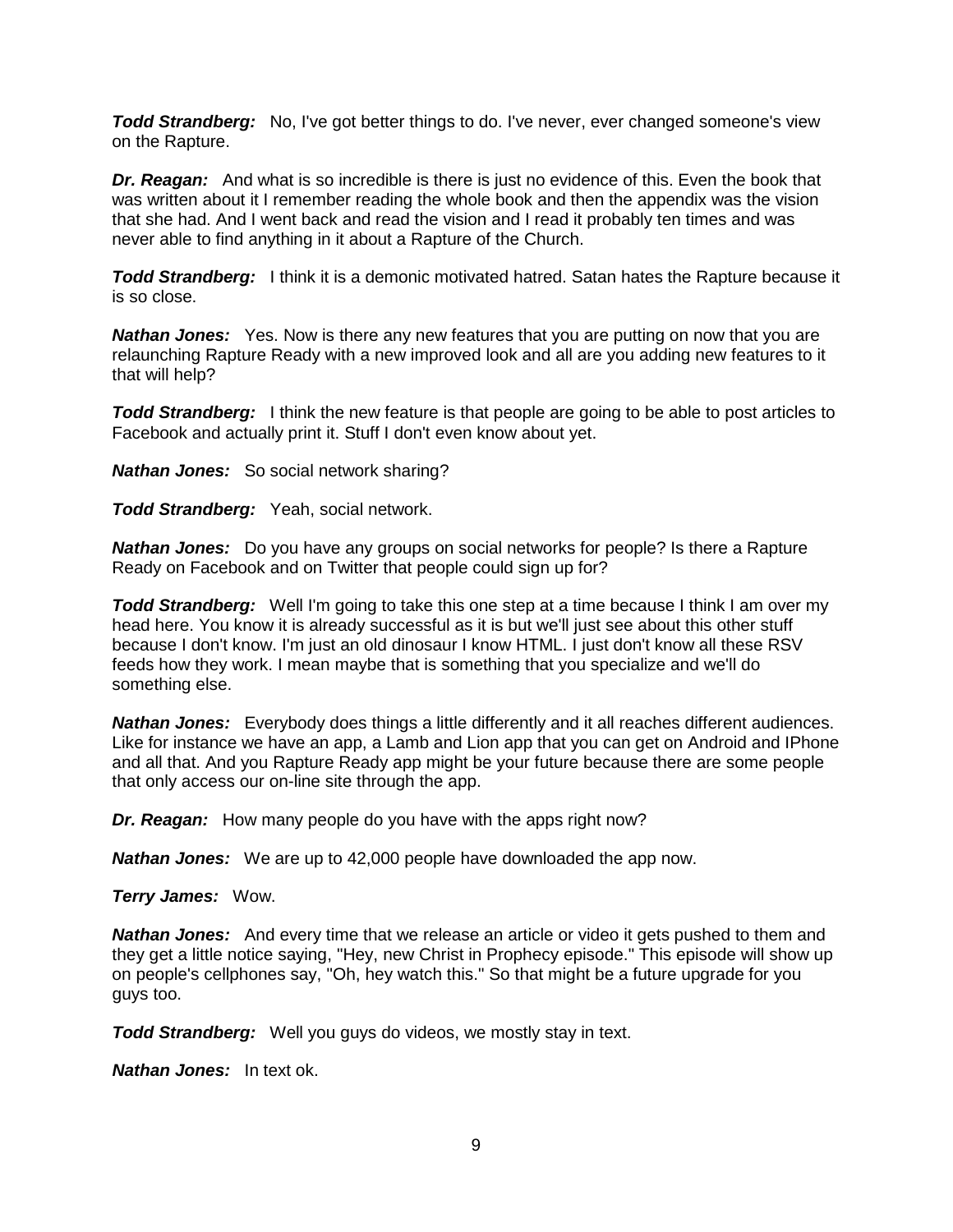*Todd Strandberg:* Some people won't watch videos. But others all they'll do is watch. There are different people.

*Nathan Jones:* Oh, yeah it is the way the Internet is going all video, especially short videos for attention spans.

*Todd Strandberg:* Yeah, YouTube I pretty much watch it more than I do TV.

*Nathan Jones:* Yeah, that is definitely the way Millennials view it.

*Todd Strandberg:* There are people that all they do, they will not go to any video. They read our text and we think that is the place to stay because it can be searched on the Internet. Video is very hard to search. I think they are working on that. But that is one of those things if you are trying to find something.

*Nathan Jones:* YouTube has made a lot of advances in that, yeah.

*Dr. Reagan:* There is a journal of physicists that has a clock on the cover of it and they move the hand every once in a while toward midnight. And they have a vote on that knowledge to how close we are to annihilation. And they'll move it back and forth, and back and forth. What about the Rapture if you had a clock where would the hand be?

**Todd Strandberg:** Probably one minute to midnight.

*Dr. Reagan:* You really believe it's that close?

**Todd Strandberg:** You know we're talking, we see in the news the Russian news about nuclear war and our media just ignores it.

*Dr. Reagan:* I know. They are calling people home. They are building bomb shelters.

*Todd Strandberg:* Yeah. That is worse than the Cold War. When people are being raped over in Europe by Muslims and the German government says, "Why don't you just cover up?" Or let's not mention Muslim and terrorism. We are in crazy land here.

*Nathan Jones:* Yeah, kooks are running the nut house.

*Todd Strandberg:* Yes. That is really one of the key signs of where we are because it just got so hard. How do we relate? How do we say how crazy all this is because it just gets, the level of insanity gets worse all the time. I mean this thing with the Jews having no connection to Israel. That doesn't make any sense. It's like saying the moon doesn't exist, or it is made out of cheese.

*Dr. Reagan:* Well Terry again you've just written a book about the Rapture how close do you think we are?

**Terry James:** Very close. And what makes me think so is Jesus' Word as seen in Matthew 24 and Luke chapter 17 of the days of Noah, days of Lot prophecy. He said, "Business will be as usual." And I think that's what this holdup with all this not only the economic situation we were talking about but the holdup of war, such as being prepared according to some by Russia and so forth. This build up toward war. Jesus said it was going to business as usual until just like in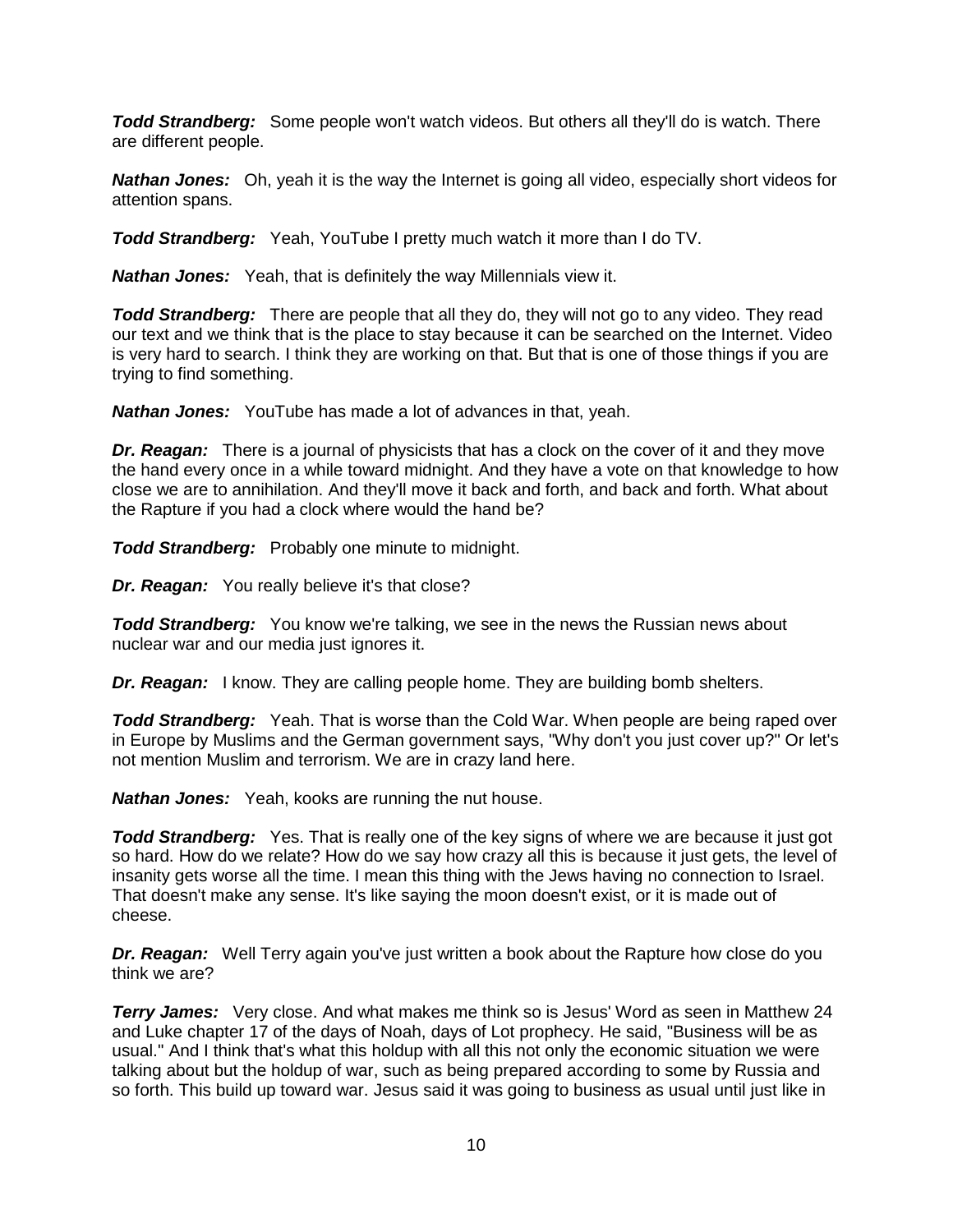the days of Noah and days of Lot they were called into the air, they were called out. And that very day, Jesus said that very day judgment fell. And I believe this is what is going to bring it all collapsing. We see this big buildup and I think that collapsing could take place at any moment because I think Christ is going to call us home very soon.

# **Part 3**

*Dr. Reagan:* Welcome back to Christ in Prophecy. I hope you have been enlightened and blessed by Nathan's interview of Todd Strandberg and Terry James. Todd, how about telling folks how to donate to your ministry?

*Todd Strandberg:* Well, I appreciate a donation but one thing I would really like is for prayer for the site because I think we are in a very pivotal time, very earnest time, very desperate time for I think God's will in what we are doing. So, I'd like people to pray for the site more than anything.

*Dr. Reagan:* Well I appreciate your concern about prayer more than money, but I'd still want you to tell them how they can make a donation to your ministry.

*Todd Strandberg:* Alright, you can go to raptureready.com and there is a donation button there that you can give to the site.

*Nathan Jones:* One thing that Dr. Reagan brought up a few times and I just finished this book amazing book by Terry James, "Rapture Ready or Not…" Terry could you tell us briefly a little about your book.

*Terry James:* Yeah, "Rapture Ready or Not… 15 Reasons this is the Generation that Will Be Left Behind." And that is exactly what it's about I think. It is all the issues that are converging that convinces me. The Lord has convinced me in my spirit why we are close to the Rapture of the Church. Whether you are Rapture ready or not the title implies. It is kind of like the old game Red Rover, Red Rover let so and so come over. Be ready or not I'm coming and I think that is what Jesus is telling us.

#### *Nathan Jones:* Amen. Amen.

*Dr. Reagan:* Well it is certainly is a wonderful book and I would highly recommend it to folks. In fact we did a special program with you about that a couple months ago.

*Terry James:* Yes we did, yeah.

*Dr. Reagan:* And people can find that program on our website. How about telling folks a little about our website?

*Nathan Jones:* Well, Rapture Ready might be the biggest Bible prophecy website out there but it's got our website chasing it and that's lamblion.com, also christinprophecy.org. And there you can find a wealth of Bible prophecy information, mostly written by Dr. David Reagan. You can find our television shows Christ in Prophecy, articles, we have plenty of resources, social networks you could join. We have an app called the Lamb and Lion app. And many other resources like a newsletter, sign up for that as well. Check us out lamblion.com.